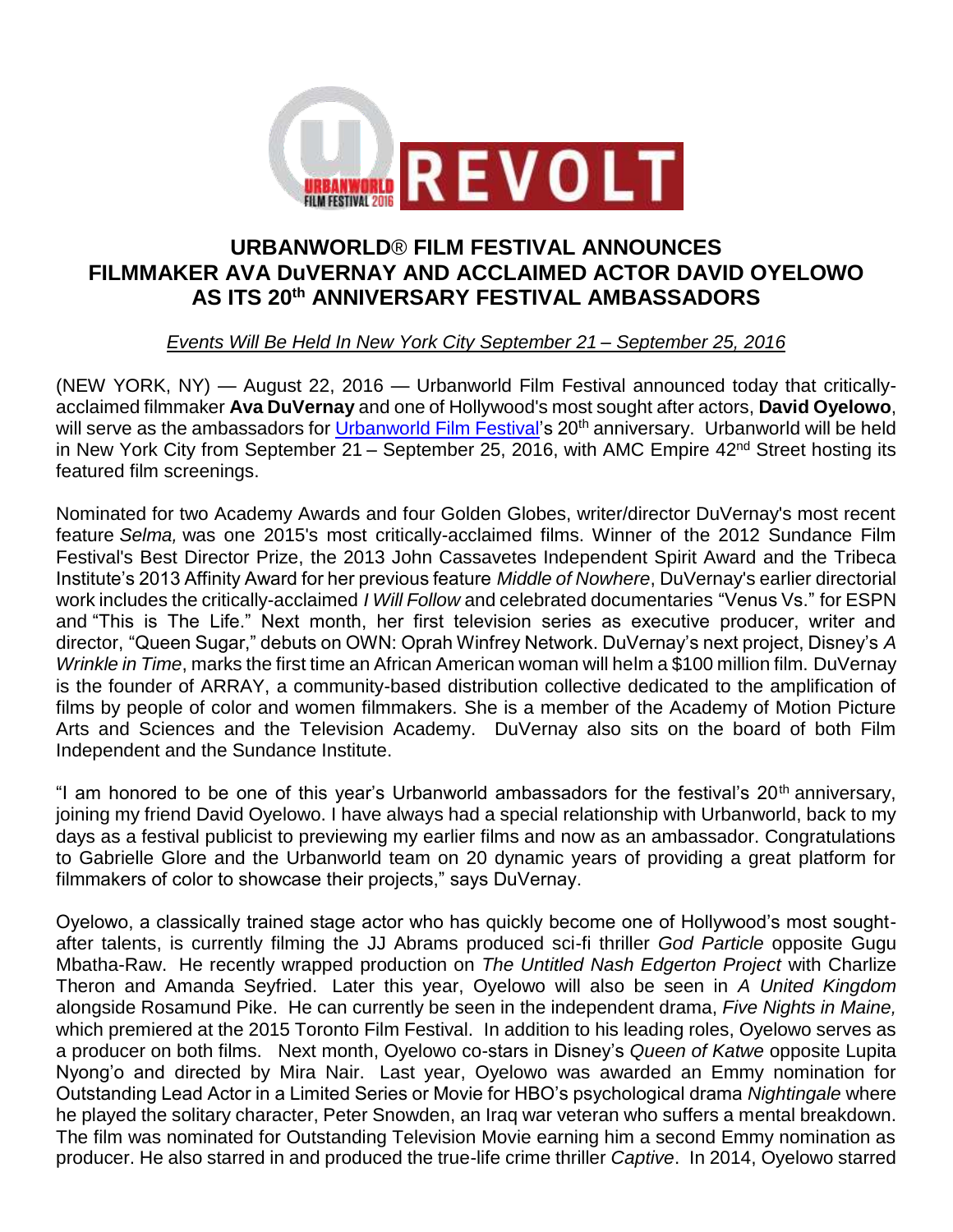as Martin Luther King Jr. in Paramount's drama *Selma*. Directed by DuVernay and produced by Oprah Winfrey and Brad Pitt's Plan B, Oyelowo received Golden Globe and Film Independent Spirit Award nominations and won the NAACP Image Award for Best Actor for his portrayal of Dr. King. The film received an Oscar nomination for Best Picture.

"Urbanworld is the first place Ava and I screened footage of *Selma* two years ago. The loving reception we received for our film there makes this opportunity to be ambassadors of this wonderful festival in its 20<sup>th</sup> year feel like both an honor and a homecoming," says Oyelowo.

"It's an absolute honor to have festival alumni Ava DuVernay and David Oyelowo serve as coambassadors for Urbanworld's 20th Anniversary Film Festival," said **Gabrielle Glore, Festival Director & Head of Programming, Urbanworld Film Festival**." Ava has a long and layered history with Urbanworld evolving from her tenure as festival publicist in the early years to her directorial debut with her first short film, to showcasing various narrative and documentary projects at the festival, to being the award-winning and glass shattering filmmaker she is today. David joined the Urbanworld family when attending to support *Middle of Nowhere* and then returned for a First Look Clips and Conversation event with Ava to launch *Selma*. His extraordinary caliber of artistry consistently illustrated in his body of work over the years, in both studio and independent films, reflects the quality of storytelling that Urbanworld seeks to inspire in all of the filmmakers showcased at Urbanworld."

**REVOLT** is the presenting partner of the 2016 Urbanworld Film Festival. Along with founding partner HBO, key supporters include prestige partner BET Networks, premiere partners Comcast NBCUniversal, Africa Creative Agency, Fox Audience Strategy and Time Warner. Industry partner supporters are AMC Independent, Directors Guild of America, MoviePass, Urban Movie Channel and Writers Guild of America East.

Urbanworld, one of the largest competitive film festivals designed to advance the presence and impact of diverse content creators, will showcase studio and network premieres, independent film screenings, live screenplay readings, talent spotlights and a private awards brunch honoring festival winners. The festival will also continue its tradition of hosting Urbanworld Digital, highlighting industry experts sharing their insights on the evolving landscape of content creation, financing, distribution and marketing, all through the lens of digital opportunity. The Urbanworld Music franchise will return, powering all festival nightlife events with a mix of curated DJs and live performances. Follow **@UWFilmFest** and use #UW20 to join the conversation about Urbanworld on social media.

## **ABOUT URBANWORLD FILM FESTIVAL**

Urbanworld Film Festival was launched in August 1997 by founder Stacy Spikes, a former executive at Miramax and October Films. With estimated attendance reaching over 15,000, the five-day festival includes the anchor film component with narrative features, documentaries, short films, spotlight screenings and live staged screenplay readings; the Urbanworld Digital track focused on digital panels and workshops; and Urbanworld Music franchise, which highlights emerging talent in live performances during festival events. Over the last 19 years, Hollywood studios, indie film distributors and established and emerging filmmakers have consistently chosen Urbanworld to premiere box office and awardwinning hits. The Urbanworld Film Festival is an initiative of the Urbanworld Foundation Inc. Gabrielle Glore serves as Festival Director & Head of Programming. The organization's website is **[www.urbanworld.org.](http://www.urbanworld.org/)**

## **ABOUT REVOLT TV**

REVOLT is the #1 name in music. Focused on expertly curating the best of the best in music and engaging youth in social conversation, the multi-genre, multi-platform network offers breaking music news, videos, artist interviews, exclusive performances, and original programming. Attracting over 50 million young adults through television, digital properties, social and mobile, REVOLT is accessible